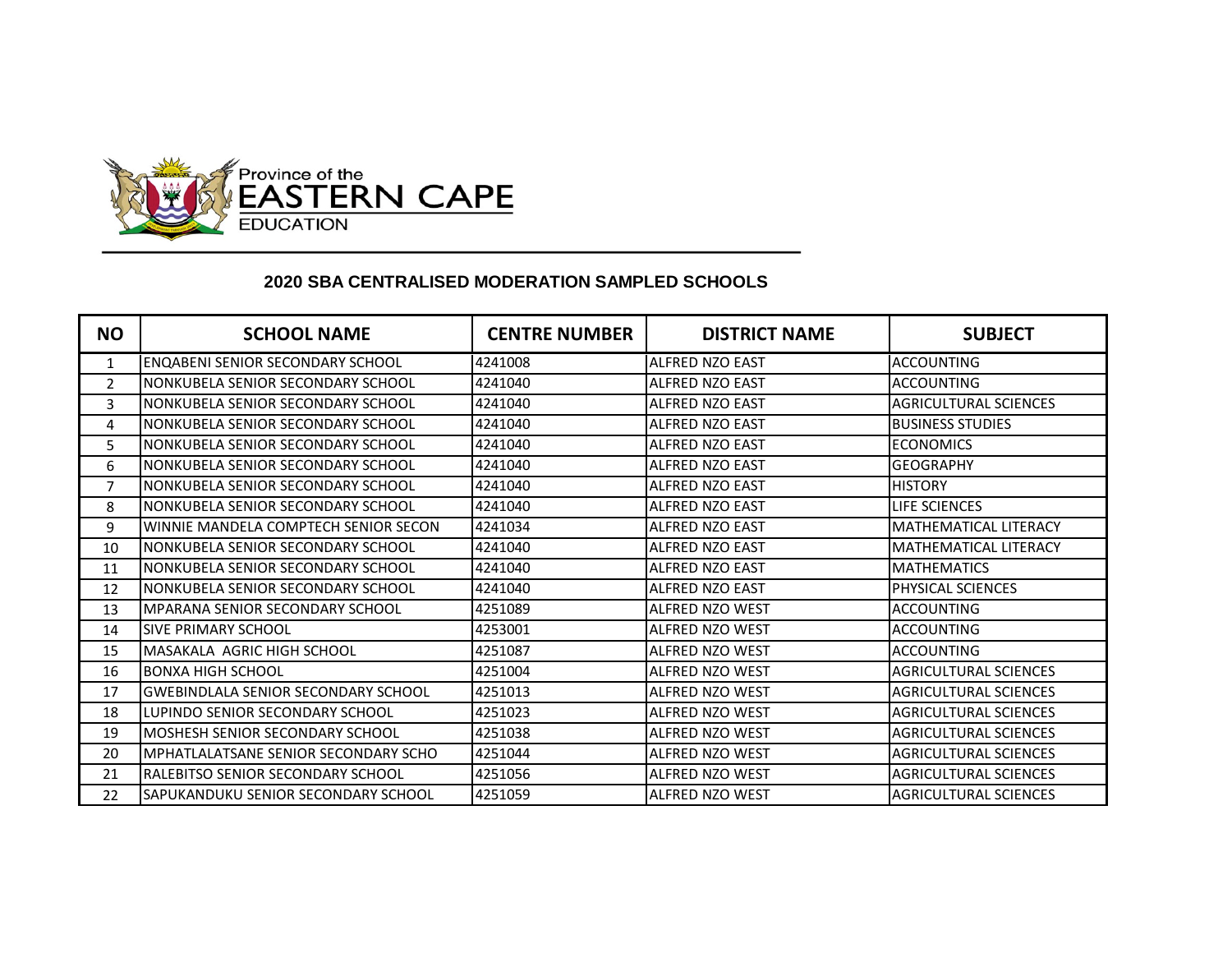| 23 | <b>MPARANA SENIOR SECONDARY SCHOOL</b>      | 4251089 | ALFRED NZO WEST        | <b>AGRICULTURAL SCIENCES</b> |
|----|---------------------------------------------|---------|------------------------|------------------------------|
| 24 | <b>SIVE PRIMARY SCHOOL</b>                  | 4253001 | ALFRED NZO WEST        | <b>AGRICULTURAL SCIENCES</b> |
| 25 | MASAKALA AGRIC HIGH SCHOOL                  | 4251087 | <b>ALFRED NZO WEST</b> | <b>AGRICULTURAL SCIENCES</b> |
| 26 | <b>MPARANA SENIOR SECONDARY SCHOOL</b>      | 4251089 | ALFRED NZO WEST        | <b>BUSINESS STUDIES</b>      |
| 27 | <b>SIVE PRIMARY SCHOOL</b>                  | 4253001 | ALFRED NZO WEST        | <b>BUSINESS STUDIES</b>      |
| 28 | MASAKALA AGRIC HIGH SCHOOL                  | 4251087 | ALFRED NZO WEST        | <b>BUSINESS STUDIES</b>      |
| 29 | <b>MPARANA SENIOR SECONDARY SCHOOL</b>      | 4251089 | <b>ALFRED NZO WEST</b> | <b>ECONOMICS</b>             |
| 30 | <b>SIVE PRIMARY SCHOOL</b>                  | 4253001 | ALFRED NZO WEST        | <b>ECONOMICS</b>             |
| 31 | MASAKALA AGRIC HIGH SCHOOL                  | 4251087 | ALFRED NZO WEST        | <b>ECONOMICS</b>             |
| 32 | HLANGWINI SENIOR SECONDARY SCHOOL           | 4251014 | ALFRED NZO WEST        | <b>GEOGRAPHY</b>             |
| 33 | <b>MPARANA SENIOR SECONDARY SCHOOL</b>      | 4251089 | <b>ALFRED NZO WEST</b> | <b>GEOGRAPHY</b>             |
| 34 | <b>SIVE PRIMARY SCHOOL</b>                  | 4253001 | ALFRED NZO WEST        | <b>GEOGRAPHY</b>             |
| 35 | MASAKALA AGRIC HIGH SCHOOL                  | 4251087 | ALFRED NZO WEST        | <b>GEOGRAPHY</b>             |
| 36 | RALEBITSO SENIOR SECONDARY SCHOOL           | 4251056 | ALFRED NZO WEST        | <b>GEOGRAPHY</b>             |
| 37 | LUDIDI SENIOR SECONDARY SCHOOL              | 4251022 | ALFRED NZO WEST        | <b>HISTORY</b>               |
| 38 | <b>MPARANA SENIOR SECONDARY SCHOOL</b>      | 4251089 | ALFRED NZO WEST        | <b>HISTORY</b>               |
| 39 | <b>SIVE PRIMARY SCHOOL</b>                  | 4253001 | <b>ALFRED NZO WEST</b> | <b>HISTORY</b>               |
| 40 | MASAKALA AGRIC HIGH SCHOOL                  | 4251087 | ALFRED NZO WEST        | <b>HISTORY</b>               |
| 41 | MPARANA SENIOR SECONDARY SCHOOL             | 4251089 | <b>ALFRED NZO WEST</b> | LIFE SCIENCES                |
| 42 | <b>SIVE PRIMARY SCHOOL</b>                  | 4253001 | <b>ALFRED NZO WEST</b> | LIFE SCIENCES                |
| 43 | MASAKALA AGRIC HIGH SCHOOL                  | 4251087 | <b>ALFRED NZO WEST</b> | LIFE SCIENCES                |
| 44 | NYANISO SENIOR SECONDARY SCHOOL             | 4251052 | <b>ALFRED NZO WEST</b> | <b>MATHEMATICAL LITERACY</b> |
| 45 | SIBI SENIOR SECONDARY SCHOOL                | 4251061 | <b>ALFRED NZO WEST</b> | <b>MATHEMATICAL LITERACY</b> |
| 46 | <b>MPARANA SENIOR SECONDARY SCHOOL</b>      | 4251089 | <b>ALFRED NZO WEST</b> | <b>MATHEMATICAL LITERACY</b> |
| 47 | <b>SIVE PRIMARY SCHOOL</b>                  | 4253001 | ALFRED NZO WEST        | <b>MATHEMATICAL LITERACY</b> |
| 48 | MASAKALA AGRIC HIGH SCHOOL                  | 4251087 | <b>ALFRED NZO WEST</b> | <b>MATHEMATICAL LITERACY</b> |
| 49 | HLANGWINI SENIOR SECONDARY SCHOOL           | 4251014 | ALFRED NZO WEST        | MATHEMATICAL LITERACY        |
| 50 | <b>MPHATLALATSANE SENIOR SECONDARY SCHO</b> | 4251044 | ALFRED NZO WEST        | MATHEMATICAL LITERACY        |
| 51 | MPARANA SENIOR SECONDARY SCHOOL             | 4251089 | ALFRED NZO WEST        | <b>MATHEMATICS</b>           |
| 52 | <b>SIVE PRIMARY SCHOOL</b>                  | 4253001 | <b>ALFRED NZO WEST</b> | <b>MATHEMATICS</b>           |
| 53 | MASAKALA AGRIC HIGH SCHOOL                  | 4251087 | ALFRED NZO WEST        | <b>MATHEMATICS</b>           |
| 54 | MAGADLA SENIOR SECONDARY SCHOOL             | 4251025 | ALFRED NZO WEST        | PHYSICAL SCIENCES            |
| 55 | MOSA SIBI SENIOR SECONDARY SCHOOL           | 4251037 | ALFRED NZO WEST        | PHYSICAL SCIENCES            |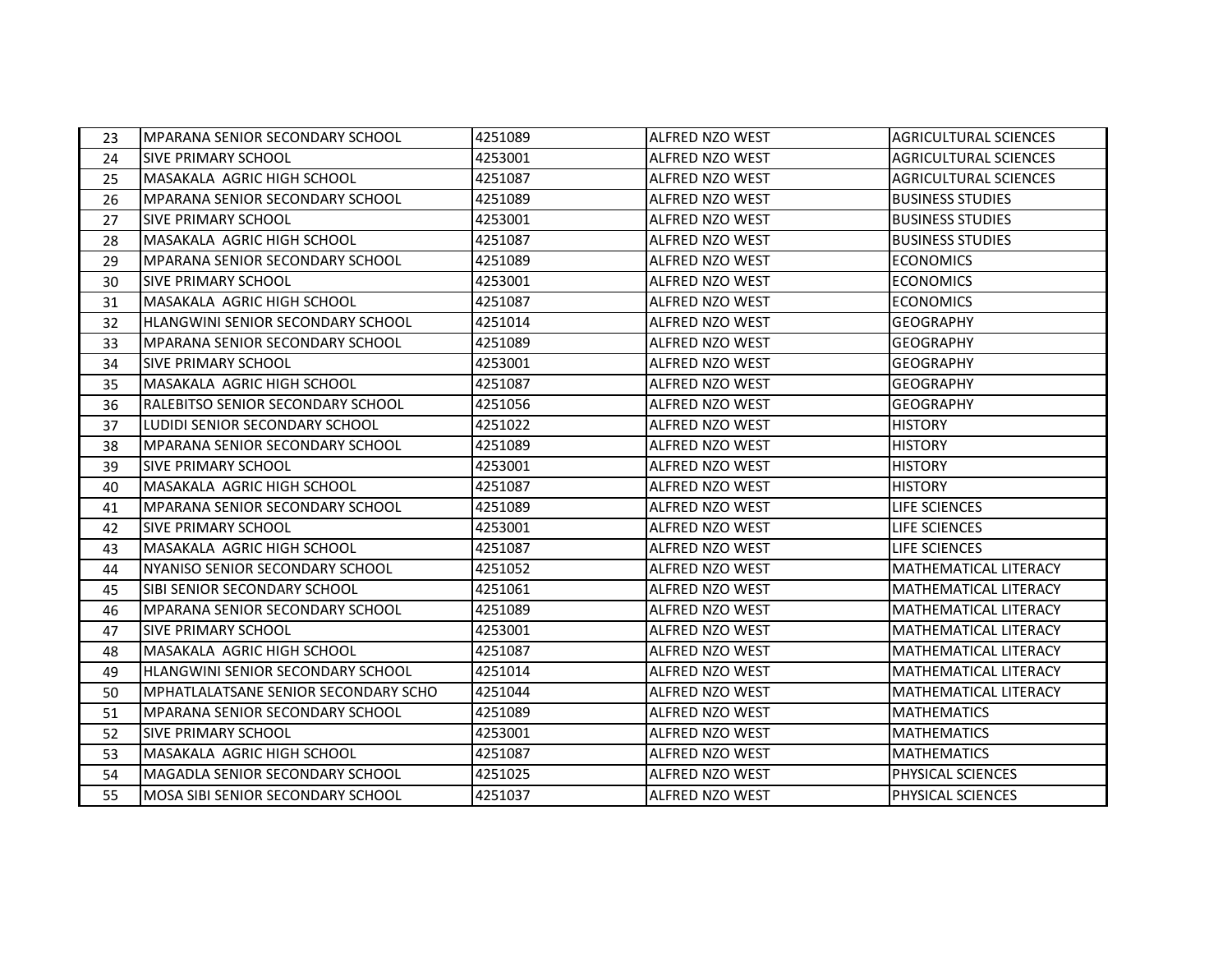| 56 | TYELIMHLOPHE SENIOR SECONDARY SCHOOL       | 4251084 | <b>ALFRED NZO WEST</b> | PHYSICAL SCIENCES            |
|----|--------------------------------------------|---------|------------------------|------------------------------|
| 57 | MPARANA SENIOR SECONDARY SCHOOL            | 4251089 | ALFRED NZO WEST        | PHYSICAL SCIENCES            |
| 58 | <b>SIVE PRIMARY SCHOOL</b>                 | 4253001 | <b>ALFRED NZO WEST</b> | PHYSICAL SCIENCES            |
| 59 | MASAKALA AGRIC HIGH SCHOOL                 | 4251087 | ALFRED NZO WEST        | PHYSICAL SCIENCES            |
| 60 | <b>GWEBINDLALA SENIOR SECONDARY SCHOOL</b> | 4251013 | ALFRED NZO WEST        | PHYSICAL SCIENCES            |
| 61 | SIBI SENIOR SECONDARY SCHOOL               | 4251061 | <b>ALFRED NZO WEST</b> | PHYSICAL SCIENCES            |
| 62 | <b>GWELANE SENIOR SECONDARY SCHOOL</b>     | 4301029 | <b>AMATHOLE EAST</b>   | <b>ACCOUNTING</b>            |
| 63 | <b>MACIBE SENIOR SECONDARY SCHOOL</b>      | 4301044 | <b>AMATHOLE EAST</b>   | <b>ACCOUNTING</b>            |
| 64 | <b>ZWELIWELILE SENIOR SECONDARY SCHOOL</b> | 4301088 | <b>AMATHOLE EAST</b>   | <b>ACCOUNTING</b>            |
| 65 | DONDASHE SENIOR SECONDARY SCHOOL           | 4301015 | <b>AMATHOLE EAST</b>   | <b>AGRICULTURAL SCIENCES</b> |
| 66 | LM MALGAS SENIOR SECONDARY SCHOOL          | 4301041 | <b>AMATHOLE EAST</b>   | <b>AGRICULTURAL SCIENCES</b> |
| 67 | MPOZOLO SENIOR SECONDARY SCHOOL            | 4301051 | <b>AMATHOLE EAST</b>   | <b>AGRICULTURAL SCIENCES</b> |
| 68 | UPPER GWADU SENIOR SECONDARY SCHOOL        | 4301076 | <b>AMATHOLE EAST</b>   | <b>AGRICULTURAL SCIENCES</b> |
| 69 | NGUBESIZWE SENIOR SECONDARY SCHOOL         | 4301060 | <b>AMATHOLE EAST</b>   | <b>ECONOMICS</b>             |
| 70 | <b>CUNNINGHAM SENIOR SECONDARY SCHOOL</b>  | 4301012 | <b>AMATHOLE EAST</b>   | <b>HISTORY</b>               |
| 71 | <b>VULINGCOBO SENIOR SECONDARY SCHOOL</b>  | 4301077 | <b>AMATHOLE EAST</b>   | MATHEMATICAL LITERACY        |
| 72 | LM MALGAS SENIOR SECONDARY SCHOOL          | 4301041 | <b>AMATHOLE EAST</b>   | PHYSICAL SCIENCES            |
| 73 | MATSA SENIOR SECONDARY SCHOOL              | 4311057 | <b>AMATHOLE WEST</b>   | <b>ACCOUNTING</b>            |
| 74 | MZONTSUNDU SENIOR SECONDARY SCHOOL         | 4311065 | <b>AMATHOLE WEST</b>   | <b>ACCOUNTING</b>            |
| 75 | KAULELA SENIOR SECONDARY SCHOOL            | 4311040 | <b>AMATHOLE WEST</b>   | <b>AGRICULTURAL SCIENCES</b> |
| 76 | SIYAKHULA PUBLIC SCHOOL                    | 4311089 | <b>AMATHOLE WEST</b>   | <b>AGRICULTURAL SCIENCES</b> |
| 77 | <b>TAMSANQA HIGH SCHOOL</b>                | 4311096 | <b>AMATHOLE WEST</b>   | <b>AGRICULTURAL SCIENCES</b> |
| 78 | ZWELIMJONGILE SENIOR SECONDARY SCHOO       | 4311113 | <b>AMATHOLE WEST</b>   | <b>AGRICULTURAL SCIENCES</b> |
| 79 | AMAJINGOI SENIOR SECONDARY SCHOOL          | 4311005 | <b>AMATHOLE WEST</b>   | <b>ECONOMICS</b>             |
| 80 | LONWABO HIGH SCHOOL                        | 4311048 | <b>AMATHOLE WEST</b>   | <b>GEOGRAPHY</b>             |
| 81 | LUKHOZI HIGH SCHOOL                        | 4311049 | <b>AMATHOLE WEST</b>   | <b>HISTORY</b>               |
| 82 | A M SITYANA HIGH SCHOOL                    | 4311001 | <b>AMATHOLE WEST</b>   | LIFE SCIENCES                |
| 83 | <b>GUSHIPHELA SENIOR SECONDARY SCHOOL</b>  | 4311023 | <b>AMATHOLE WEST</b>   | LIFE SCIENCES                |
| 84 | MASIHLANGANE SENIOR SECONDARY SCHOOL       | 4311052 | <b>AMATHOLE WEST</b>   | LIFE SCIENCES                |
| 85 | <b>QHAYIYA SENIOR SECONDARY SCHOOL</b>     | 4311079 | <b>AMATHOLE WEST</b>   | LIFE SCIENCES                |
| 86 | ULANA SENIOR SECONDARY SCHOOL              | 4311103 | <b>AMATHOLE WEST</b>   | LIFE SCIENCES                |
| 87 | DALUBUHLE HIGH SCHOOL                      | 4311008 | <b>AMATHOLE WEST</b>   | MATHEMATICAL LITERACY        |
| 88 | THOBELANI SENIOR SECONDARY SCHOOL          | 4311100 | <b>AMATHOLE WEST</b>   | <b>MATHEMATICAL LITERACY</b> |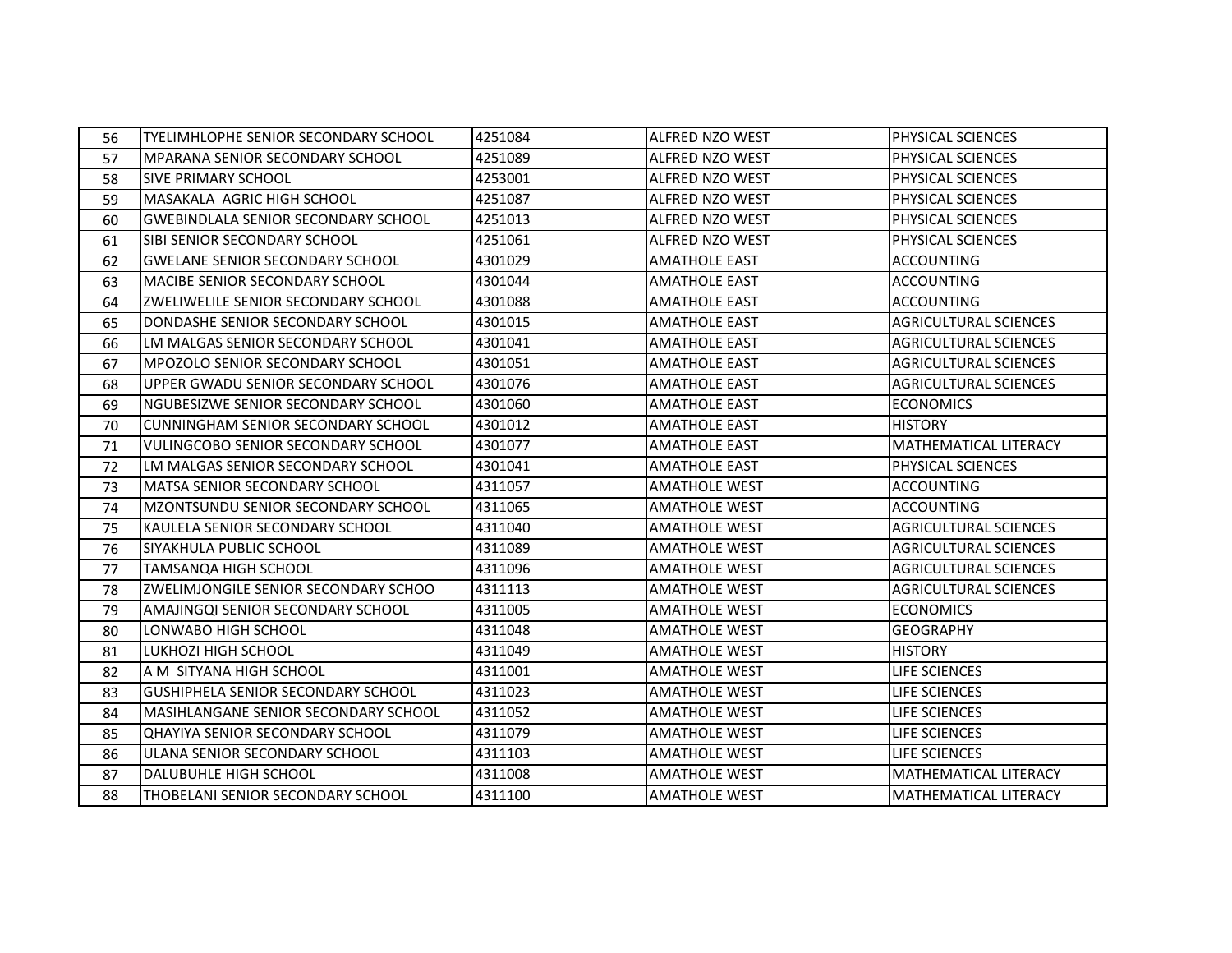| 89  | <b>QHAYIYA SENIOR SECONDARY SCHOOL</b>      | 4311079 | <b>AMATHOLE WEST</b>   | <b>MATHEMATICAL LITERACY</b> |
|-----|---------------------------------------------|---------|------------------------|------------------------------|
| 90  | MATOMELA SENIOR SECONDARY SCHOOL            | 4311056 | <b>AMATHOLE WEST</b>   | <b>MATHEMATICS</b>           |
| 91  | MZONTSUNDU SENIOR SECONDARY SCHOOL          | 4311065 | <b>AMATHOLE WEST</b>   | <b>MATHEMATICS</b>           |
| 92  | <b>MASIBONISANE SENIOR SECONDARY SCHOOL</b> | 4311051 | <b>AMATHOLE WEST</b>   | PHYSICAL SCIENCES            |
| 93  | NCEDOLWETHU SENIOR SECONDARY SCHOOL         | 4311069 | <b>AMATHOLE WEST</b>   | PHYSICAL SCIENCES            |
| 94  | MATSA SENIOR SECONDARY SCHOOL               | 4311057 | <b>AMATHOLE WEST</b>   | PHYSICAL SCIENCES            |
| 95  | MZONTSUNDU SENIOR SECONDARY SCHOOL          | 4311065 | <b>AMATHOLE WEST</b>   | PHYSICAL SCIENCES            |
| 96  | <b>GASELA HIGH SCHOOL</b>                   | 4321027 | <b>BUFFALO CITY</b>    | <b>AGRICULTURAL SCIENCES</b> |
| 97  | JONGUHLANGA SENIOR SECONDARY SCHOOL         | 4321046 | <b>BUFFALO CITY</b>    | <b>AGRICULTURAL SCIENCES</b> |
| 98  | MGCAWEZULU SENIOR SECONDARY SCHOOL          | 4321057 | <b>BUFFALO CITY</b>    | <b>AGRICULTURAL SCIENCES</b> |
| 99  | <b>QHASANA SENIOR SECONDARY SCHOOL</b>      | 4321079 | <b>BUFFALO CITY</b>    | <b>BUSINESS STUDIES</b>      |
| 100 | <b>MZAMOWETHU PUBLIC SCHOOL</b>             | 4321062 | <b>BUFFALO CITY</b>    | <b>GEOGRAPHY</b>             |
| 101 | <b>NOSIZWE HIGH SCHOOL</b>                  | 4321070 | <b>BUFFALO CITY</b>    | <b>GEOGRAPHY</b>             |
| 102 | S E K MQHAYI HIGH SCHOOL                    | 4321081 | <b>BUFFALO CITY</b>    | <b>GEOGRAPHY</b>             |
| 103 | <b>ZUKHANYE SENIOR SECONDARY SCHOOL</b>     | 4321119 | <b>BUFFALO CITY</b>    | <b>HISTORY</b>               |
| 104 | ls e k mohayi high school                   | 4321081 | <b>BUFFALO CITY</b>    | <b>HISTORY</b>               |
| 105 | DIMBAZA CENTRAL JUNIOR SECONDARY SCH        | 4321018 | <b>BUFFALO CITY</b>    | <b>MATHEMATICAL LITERACY</b> |
| 106 | LINGELETHU SENIOR SECONDARY SCHOOL          | 4321053 | <b>BUFFALO CITY</b>    | PHYSICAL SCIENCES            |
| 107 | LANGALETHU SENIOR SECONDARY SCHOOL          | 4261024 | <b>CHRIS HANI EAST</b> | <b>AGRICULTURAL SCIENCES</b> |
| 108 | INDYEBO NTSALUBA SENIOR SECONDARY SCH       | 4261040 | <b>CHRIS HANI EAST</b> | <b>AGRICULTURAL SCIENCES</b> |
| 109 | SIFONONDILE SENIOR SECONDARY SCHOOL         | 4261047 | <b>CHRIS HANI EAST</b> | <b>AGRICULTURAL SCIENCES</b> |
| 110 | LANGALETHU SENIOR SECONDARY SCHOOL          | 4261024 | <b>CHRIS HANI EAST</b> | LIFE SCIENCES                |
| 111 | D M SKOSANA SENIOR SECONDARY SCHOOL         | 4261009 | <b>CHRIS HANI EAST</b> | <b>MATHEMATICAL LITERACY</b> |
| 112 | ZWELANDILE SENIOR SECONDARY SCHOOL          | 4261055 | <b>CHRIS HANI EAST</b> | <b>MATHEMATICAL LITERACY</b> |
| 113 | MASILINGANE SENIOR SECONDARY SCHOOL         | 4261029 | <b>CHRIS HANI EAST</b> | <b>MATHEMATICS</b>           |
| 114 | SIYABALALA SENIOR SECONDARY SCHOOL          | 4261049 | <b>CHRIS HANI EAST</b> | PHYSICAL SCIENCES            |
| 115 | JOE SLOVO FREEDOM HIGH SCHOOL               | 4331025 | <b>CHRIS HANI WEST</b> | <b>AGRICULTURAL SCIENCES</b> |
| 116 | <b>NKWANCA HIGH SCHOOL</b>                  | 4331053 | <b>CHRIS HANI WEST</b> | <b>AGRICULTURAL SCIENCES</b> |
| 117 | PHAKAMANI SENIOR SECONDARY SCHOOL           | 4331064 | <b>CHRIS HANI WEST</b> | <b>AGRICULTURAL SCIENCES</b> |
| 118 | PUMLANI SENIOR SECONDARY SCHOOL             | 4331065 | <b>CHRIS HANI WEST</b> | <b>AGRICULTURAL SCIENCES</b> |
| 119 | SIYAPHAKAMA SENIOR SECONDARY SCHOOL         | 4331073 | <b>CHRIS HANI WEST</b> | <b>AGRICULTURAL SCIENCES</b> |
| 120 | NGUBENGCUKA SENIOR SECONDARY SCHOOL         | 4331052 | <b>CHRIS HANI WEST</b> | <b>ECONOMICS</b>             |
| 121 | EKUPHUMLENI SENIOR SECONDARY SCHOOL         | 4331010 | <b>CHRIS HANI WEST</b> | <b>GEOGRAPHY</b>             |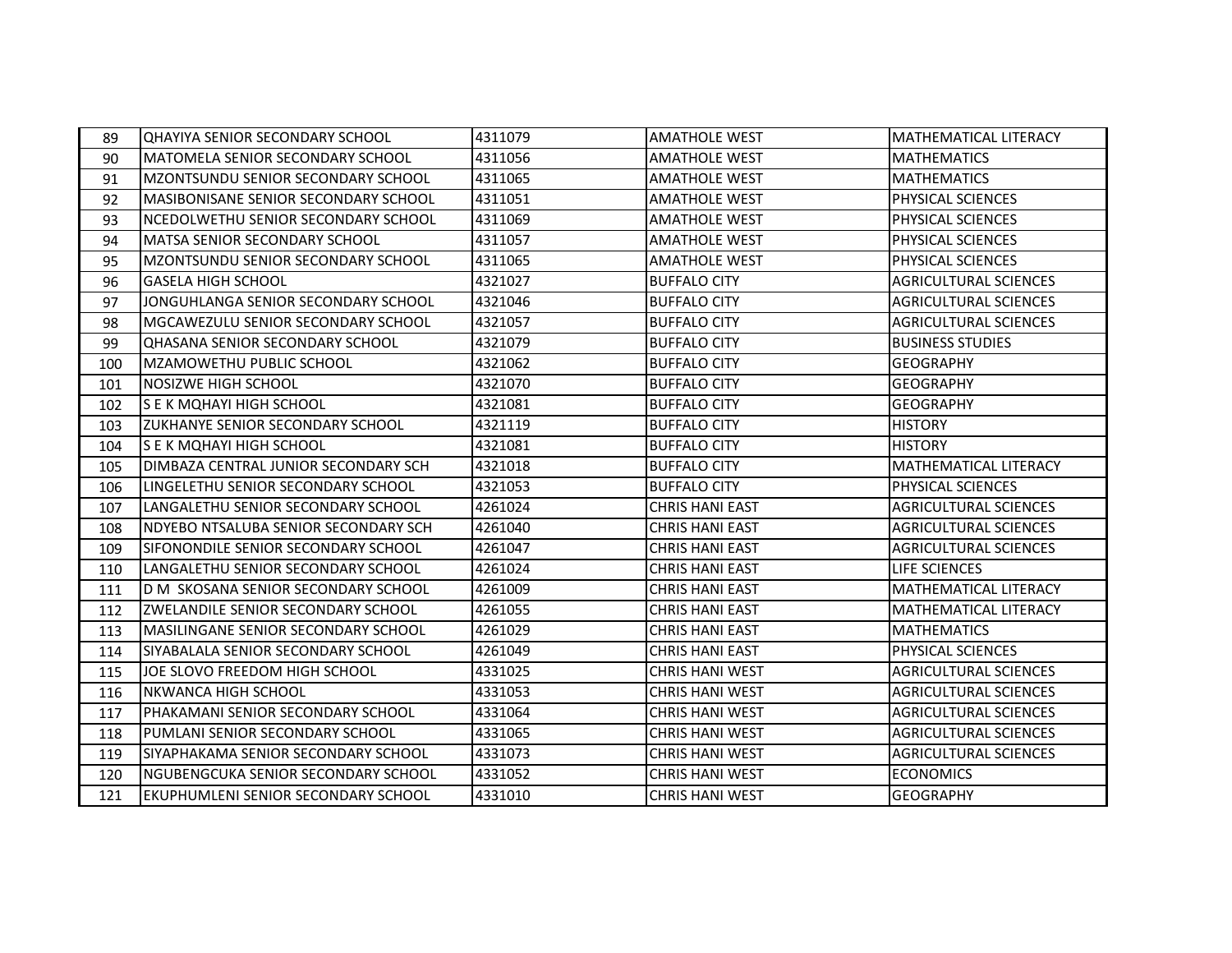| 122 | NOMPUMELELO HIGH SCHOOL                | 4331054 | <b>CHRIS HANI WEST</b>      | <b>GEOGRAPHY</b>             |
|-----|----------------------------------------|---------|-----------------------------|------------------------------|
| 123 | TAMBEKILE SENIOR SECONDARY SCHOOL      | 4331078 | <b>CHRIS HANI WEST</b>      | <b>GEOGRAPHY</b>             |
| 124 | EKUPHUMLENI SENIOR SECONDARY SCHOOL    | 4331010 | <b>CHRIS HANI WEST</b>      | LIFE SCIENCES                |
| 125 | <b>HEWU</b>                            | 4331015 | <b>CHRIS HANI WEST</b>      | MATHEMATICAL LITERACY        |
| 126 | LAVELILANGA SENIOR SECONDARY SCHOOL    | 4331031 | <b>CHRIS HANI WEST</b>      | MATHEMATICAL LITERACY        |
| 127 | SOSEBENZA SENIOR SECONDARY SCHOOL      | 4331075 | <b>CHRIS HANI WEST</b>      | MATHEMATICAL LITERACY        |
| 128 | <b>VUSELELA COMBINED SCHOOL</b>        | 4331083 | <b>CHRIS HANI WEST</b>      | <b>MATHEMATICAL LITERACY</b> |
| 129 | NZIMANKULU SENIOR SECONDARY SCHOOL     | 4331059 | <b>CHRIS HANI WEST</b>      | PHYSICAL SCIENCES            |
| 130 | EGQILI SENIOR SECONDARY SCHOOL         | 4271011 | JOE GQABI                   | <b>ACCOUNTING</b>            |
| 131 | DINIZULU SENIOR SECONDARY SCHOOL       | 4271008 | JOE GQABI                   | <b>AGRICULTURAL SCIENCES</b> |
| 132 | IMPUMELELO SENIOR SECONDARY SCHOOL     | 4271013 | JOE GQABI                   | <b>AGRICULTURAL SCIENCES</b> |
| 133 | MASAKHANE SENIOR SECONDARY SCHOOL      | 4271026 | JOE GQABI                   | <b>GEOGRAPHY</b>             |
| 134 | NKULULEKO SENIOR SECONDARY SCHOOL      | 4271030 | JOE GQABI                   | <b>GEOGRAPHY</b>             |
| 135 | IMPUMELELO SENIOR SECONDARY SCHOOL     | 4271013 | JOE GQABI                   | <b>HISTORY</b>               |
| 136 | MHLONTLO SENIOR SECONDARY SCHOOL       | 4271028 | JOE GQABI                   | PHYSICAL SCIENCES            |
| 137 | <b>INTLALO SENIOR SECONDARY SCHOOL</b> | 4271032 | JOE GQABI                   | PHYSICAL SCIENCES            |
| 138 | STERKSPRUIT SENIOR SECONDARY SCHOOL    | 4271044 | JOE GQABI                   | PHYSICAL SCIENCES            |
| 139 | NKULULEKO SENIOR SECONDARY SCHOOL      | 4271030 | JOE GQABI                   | PHYSICAL SCIENCES            |
| 140 | <b>RUBEN BRYN SPECIAL SCHOOL</b>       |         | NELSON MANDELA METRO        | <b>ACCOUNTING</b>            |
| 141 | <b>TINARA HIGH SCHOOL</b>              | 4341086 | <b>NELSON MANDELA METRO</b> | <b>AGRICULTURAL SCIENCES</b> |
| 142 | RUBEN BRYN SPECIAL SCHOOL              |         | <b>NELSON MANDELA METRO</b> | <b>AGRICULTURAL SCIENCES</b> |
| 143 | JAMES JOLOBE SENIOR SECONDARY SCHOOL   | 4341036 | NELSON MANDELA METRO        | <b>BUSINESS STUDIES</b>      |
| 144 | SAKHISIZWE SENIOR SECONDARY SCHOOL     | 4341072 | NELSON MANDELA METRO        | <b>BUSINESS STUDIES</b>      |
| 145 | <b>RUBEN BRYN SPECIAL SCHOOL</b>       |         | NELSON MANDELA METRO        | <b>BUSINESS STUDIES</b>      |
| 146 | RUBEN BRYN SPECIAL SCHOOL              |         | <b>NELSON MANDELA METRO</b> | <b>ECONOMICS</b>             |
| 147 | ARCADIA SENIOR SECONDARY SCHOOL        | 4341003 | NELSON MANDELA METRO        | <b>GEOGRAPHY</b>             |
| 148 | RUBEN BRYN SPECIAL SCHOOL              |         | <b>NELSON MANDELA METRO</b> | <b>GEOGRAPHY</b>             |
| 149 | RUBEN BRYN SPECIAL SCHOOL              |         | <b>NELSON MANDELA METRO</b> | <b>HISTORY</b>               |
| 150 | RUBEN BRYN SPECIAL SCHOOL              |         | <b>NELSON MANDELA METRO</b> | LIFE SCIENCES                |
| 151 | <b>ARCADIA SENIOR SECONDARY SCHOOL</b> | 4341003 | NELSON MANDELA METRO        | LIFE SCIENCES                |
| 152 | <b>KABEGA CHRISTELIKE SKOOL</b>        | 4342097 | <b>NELSON MANDELA METRO</b> | MATHEMATICAL LITERACY        |
| 153 | <b>RUBEN BRYN SPECIAL SCHOOL</b>       |         | <b>NELSON MANDELA METRO</b> | <b>MATHEMATICAL LITERACY</b> |
| 154 | ZANOLWAZI SENIOR SECONDARY SCHOOL      | 4341096 | <b>NELSON MANDELA METRO</b> | <b>MATHEMATICS</b>           |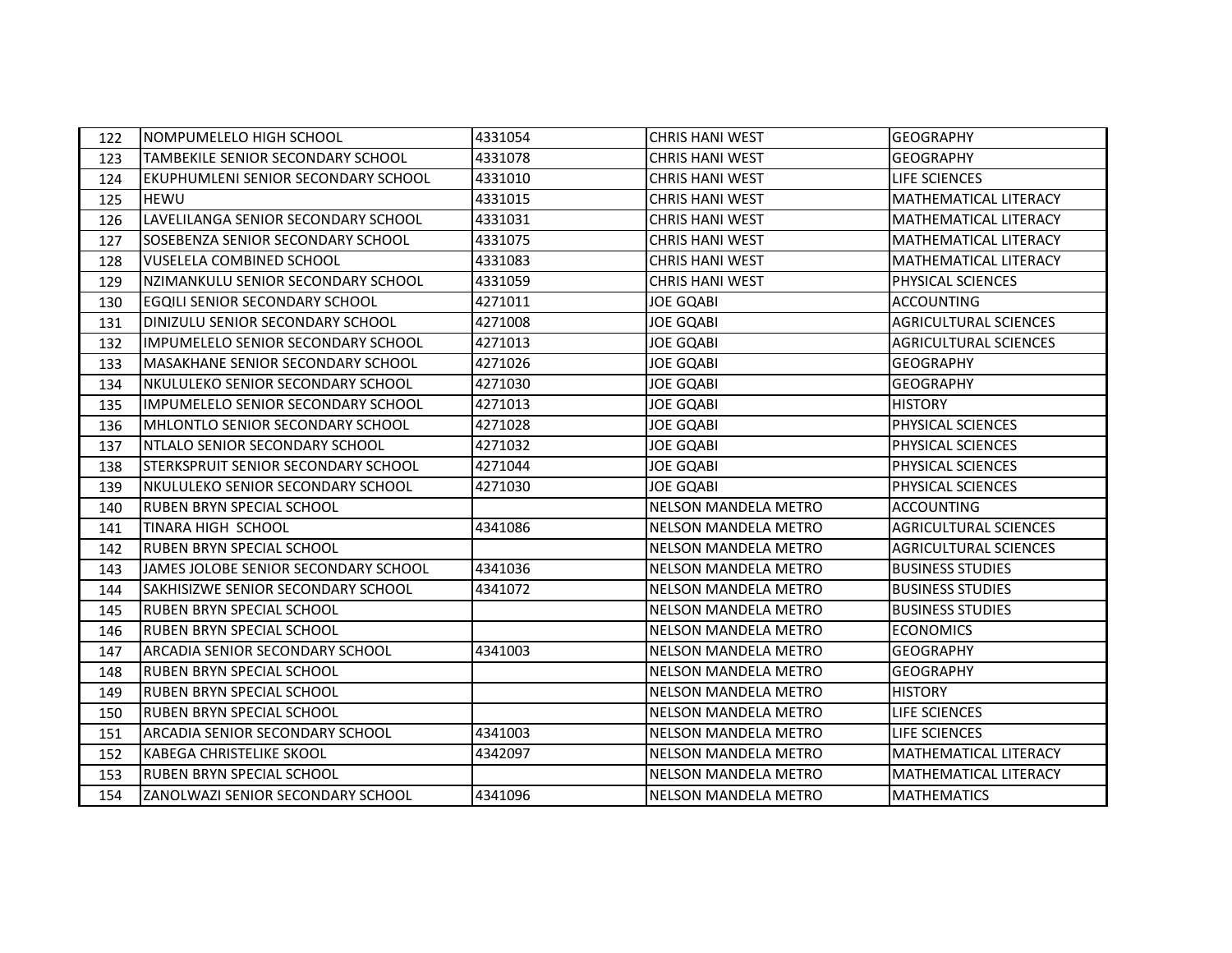| 155 | RUBEN BRYN SPECIAL SCHOOL                  |         | NELSON MANDELA METRO        | <b>MATHEMATICS</b>           |
|-----|--------------------------------------------|---------|-----------------------------|------------------------------|
| 156 | CHATTY SENIOR SECONDARY SCHOOL             | 4341011 | <b>NELSON MANDELA METRO</b> | PHYSICAL SCIENCES            |
| 157 | <b>EZ KABANE HIGH SCHOOL</b>               | 4341020 | NELSON MANDELA METRO        | PHYSICAL SCIENCES            |
| 158 | LIMEKHAYA SECONDARY SCHOOL                 | 4341043 | <b>NELSON MANDELA METRO</b> | PHYSICAL SCIENCES            |
| 159 | <b>MASIBAMBANE SENIOR SECONDARY SCHOOL</b> | 4341048 | NELSON MANDELA METRO        | PHYSICAL SCIENCES            |
| 160 | QAPHELANI SENIOR SECONDARY SCHOOL          | 4341069 | <b>NELSON MANDELA METRO</b> | PHYSICAL SCIENCES            |
| 161 | RUBEN BRYN SPECIAL SCHOOL                  |         | NELSON MANDELA METRO        | PHYSICAL SCIENCES            |
| 162 | ZANOLWAZI SENIOR SECONDARY SCHOOL          | 4341096 | NELSON MANDELA METRO        | PHYSICAL SCIENCES            |
| 163 | MXHUME SENIOR SECONDARY SCHOOL             | 4281071 | OR TAMBO COASTAL            | <b>ACCOUNTING</b>            |
| 164 | SANDI SENIOR SECONDARY SCHOOL              | 4281046 | OR TAMBO COASTAL            | <b>ACCOUNTING</b>            |
| 165 | NKOSIMVINJELWA SENIOR SECONDARY SCHOOL     |         | OR TAMBO COASTAL            | <b>ACCOUNTING</b>            |
| 166 | HUKAZI SENIOR SECONDARY SCHOOL             |         | OR TAMBO COASTAL            | <b>ACCOUNTING</b>            |
| 167 | <b>BHEKIZULU SENIOR SECONDARY SCHOOL</b>   | 4281002 | OR TAMBO COASTAL            | <b>AGRICULTURAL SCIENCES</b> |
| 168 | CIBENI SENIOR SECONDARY SCHOOL             | 4281006 | OR TAMBO COASTAL            | <b>AGRICULTURAL SCIENCES</b> |
| 169 | JIBA SENIOR SECONDARY SCHOOL               | 4281015 | OR TAMBO COASTAL            | <b>AGRICULTURAL SCIENCES</b> |
| 170 | PHAMBILI SENIOR SECONDARY SCHOOL           | 4281042 | OR TAMBO COASTAL            | <b>AGRICULTURAL SCIENCES</b> |
| 171 | WABAN SENIOR SECONDARY SCHOOL              | 4281061 | OR TAMBO COASTAL            | <b>AGRICULTURAL SCIENCES</b> |
| 172 | NKOSIMVINJELWA SENIOR SECONDARY SCHOOL     |         | OR TAMBO COASTAL            | <b>AGRICULTURAL SCIENCES</b> |
| 173 | HUKAZI SENIOR SECONDARY SCHOOL             |         | OR TAMBO COASTAL            | <b>AGRICULTURAL SCIENCES</b> |
| 174 | SANDI SENIOR SECONDARY SCHOOL              | 4281046 | OR TAMBO COASTAL            | <b>AGRICULTURAL SCIENCES</b> |
| 175 | NKOSIMVINJELWA SENIOR SECONDARY SCHOOL     |         | OR TAMBO COASTAL            | <b>BUSINESS STUDIES</b>      |
| 176 | HUKAZI SENIOR SECONDARY SCHOOL             |         | OR TAMBO COASTAL            | <b>BUSINESS STUDIES</b>      |
| 177 | NKOSIMVINJELWA SENIOR SECONDARY SCHOOL     |         | OR TAMBO COASTAL            | <b>ECONOMICS</b>             |
| 178 | <b>HUKAZI SENIOR SECONDARY SCHOOL</b>      |         | OR TAMBO COASTAL            | <b>ECONOMICS</b>             |
| 179 | NKOSIMVINJELWA SENIOR SECONDARY SCHOOL     |         | OR TAMBO COASTAL            | <b>GEOGRAPHY</b>             |
| 180 | HUKAZI SENIOR SECONDARY SCHOOL             |         | OR TAMBO COASTAL            | <b>GEOGRAPHY</b>             |
| 181 | NKOSIMVINJELWA SENIOR SECONDARY SCHOOL     |         | OR TAMBO COASTAL            | <b>HISTORY</b>               |
| 182 | HUKAZI SENIOR SECONDARY SCHOOL             |         | OR TAMBO COASTAL            | <b>HISTORY</b>               |
| 183 | NKOSIMVINJELWA SENIOR SECONDARY SCHOOL     |         | OR TAMBO COASTAL            | LIFE SCIENCES                |
| 184 | <b>HUKAZI SENIOR SECONDARY SCHOOL</b>      |         | OR TAMBO COASTAL            | LIFE SCIENCES                |
| 185 | NKOSIMVINJELWA SENIOR SECONDARY SCHOOL     |         | OR TAMBO COASTAL            | MATHEMATICAL LITERACY        |
| 186 | <b>HUKAZI SENIOR SECONDARY SCHOOL</b>      |         | OR TAMBO COASTAL            | MATHEMATICAL LITERACY        |
| 187 | NKOSIMVINJELWA SENIOR SECONDARY SCHOOL     |         | OR TAMBO COASTAL            | <b>MATHEMATICS</b>           |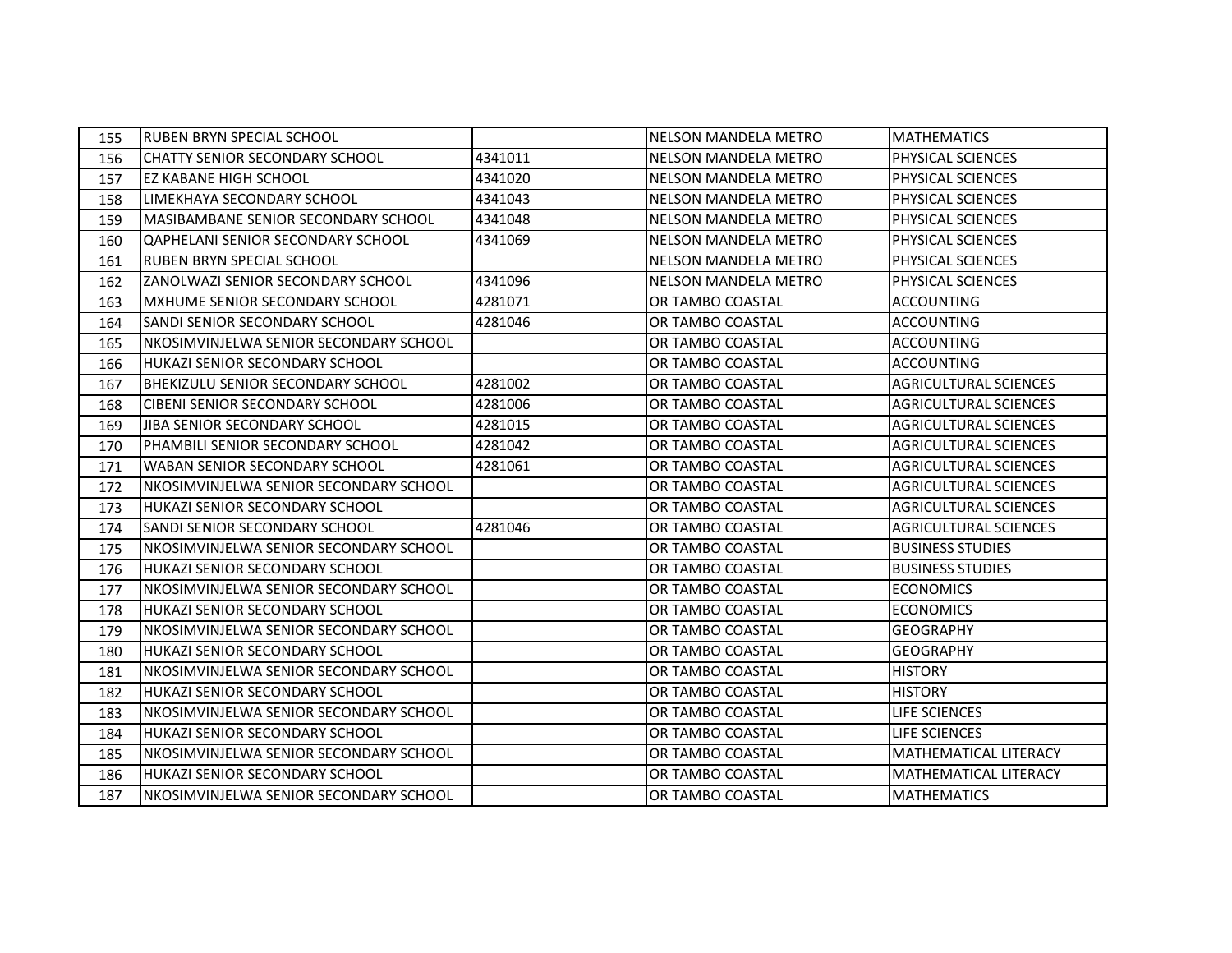| 188 | <b>HUKAZI SENIOR SECONDARY SCHOOL</b>       |         | OR TAMBO COASTAL        | <b>MATHEMATICS</b>           |
|-----|---------------------------------------------|---------|-------------------------|------------------------------|
| 189 | <b>GOBINAMBA TECH COMM SENIOR SECONDARY</b> | 4281012 | OR TAMBO COASTAL        | PHYSICAL SCIENCES            |
| 190 | <b>MABALENGWE SENIOR SECONDARY SCHOOL</b>   | 4281019 | OR TAMBO COASTAL        | PHYSICAL SCIENCES            |
| 191 | <b>SMUTS NDAMASE S S S</b>                  | 4281050 | OR TAMBO COASTAL        | PHYSICAL SCIENCES            |
| 192 | NKOSIMVINJELWA SENIOR SECONDARY SCHOOL      |         | OR TAMBO COASTAL        | PHYSICAL SCIENCES            |
| 193 | <b>HUKAZI SENIOR SECONDARY SCHOOL</b>       |         | <b>OR TAMBO COASTAL</b> | PHYSICAL SCIENCES            |
| 194 | JIBA SENIOR SECONDARY SCHOOL                | 4281015 | OR TAMBO COASTAL        | PHYSICAL SCIENCES            |
| 195 | DUDUMAYO SENIOR SECONDARY SCHOOL            | 4291014 | OR TAMBO INLAND         | <b>ACCOUNTING</b>            |
| 196 | JONGILIZWE SENIOR SECONDARY SCHOOL          | 4291030 | OR TAMBO INLAND         | <b>ACCOUNTING</b>            |
| 197 | DALUHLANGA SENIOR SECONDARY SCHOOL          | 4291011 | OR TAMBO INLAND         | <b>AGRICULTURAL SCIENCES</b> |
| 198 | DILIZINTABA SENIOR SECONDARY SCHOOL         | 4291013 | <b>OR TAMBO INLAND</b>  | <b>AGRICULTURAL SCIENCES</b> |
| 199 | E N SEKU SENIOR SECONDARY SCHOOL            | 4291017 | <b>OR TAMBO INLAND</b>  | <b>AGRICULTURAL SCIENCES</b> |
| 200 | JOUBERT LUDIDI S S S                        | 4291032 | OR TAMBO INLAND         | <b>AGRICULTURAL SCIENCES</b> |
| 201 | <b>QUMBU TECHNICAL HIGH SCHOOL</b>          | 4291063 | OR TAMBO INLAND         | <b>AGRICULTURAL SCIENCES</b> |
| 202 | SHAWBURY SENIOR SECONDARY SCHOOL            | 4291067 | <b>OR TAMBO INLAND</b>  | <b>AGRICULTURAL SCIENCES</b> |
| 203 | TANDANANI SENIOR SECONDARY SCHOOL           | 4291078 | OR TAMBO INLAND         | <b>AGRICULTURAL SCIENCES</b> |
| 204 | <b>UPPER CULUNCA S S S</b>                  | 4291087 | OR TAMBO INLAND         | <b>AGRICULTURAL SCIENCES</b> |
| 205 | WELSH SENIOR SECONDARY SCHOOL               | 4291090 | OR TAMBO INLAND         | <b>AGRICULTURAL SCIENCES</b> |
| 206 | SULENKAMA SENIOR SECONDARY SCHOOL           | 4291077 | <b>OR TAMBO INLAND</b>  | <b>GEOGRAPHY</b>             |
| 207 | <b>TANDANANI SENIOR SECONDARY SCHOOL</b>    | 4291078 | OR TAMBO INLAND         | MATHEMATICAL LITERACY        |
| 208 | <b>BAMBILANGA SENIOR SECONDARY SCHOOL</b>   | 4291003 | OR TAMBO INLAND         | PHYSICAL SCIENCES            |
| 209 | JIXINI SENIOR SECONDARY SCHOOL              | 4291029 | OR TAMBO INLAND         | PHYSICAL SCIENCES            |
| 210 | MILTON DALASILE S S S                       | 4291049 | OR TAMBO INLAND         | PHYSICAL SCIENCES            |
| 211 | JEFFREYS BAY COMPREHENSIVE SECONDARY        | 4351020 | SARAH BAARTMAN          | <b>ACCOUNTING</b>            |
| 212 | EL SHADAI CHRISTIAN SCHOOL                  |         | <b>SARAH BAARTMAN</b>   | <b>ACCOUNTING</b>            |
| 213 | ISHAW PARK COMBINED SCHOOL                  | 4351044 | <b>SARAH BAARTMAN</b>   | <b>AGRICULTURAL SCIENCES</b> |
| 214 | <b>VELILE SENIOR SECONDARY SCHOOL</b>       | 4351051 | <b>SARAH BAARTMAN</b>   | <b>AGRICULTURAL SCIENCES</b> |
| 215 | EL SHADAI CHRISTIAN SCHOOL                  |         | <b>SARAH BAARTMAN</b>   | <b>AGRICULTURAL SCIENCES</b> |
| 216 | EL SHADAI CHRISTIAN SCHOOL                  |         | <b>SARAH BAARTMAN</b>   | <b>BUSINESS STUDIES</b>      |
| 217 | EL SHADAI CHRISTIAN SCHOOL                  |         | <b>SARAH BAARTMAN</b>   | <b>ECONOMICS</b>             |
| 218 | MOSES MADIBA SENIOR SECONDARY SCHOOL        | 4351029 | SARAH BAARTMAN          | <b>GEOGRAPHY</b>             |
| 219 | <b>QHAYIYALETHU F E T</b>                   | 4351040 | SARAH BAARTMAN          | <b>GEOGRAPHY</b>             |
| 220 | EL SHADAI CHRISTIAN SCHOOL                  |         | <b>SARAH BAARTMAN</b>   | <b>GEOGRAPHY</b>             |